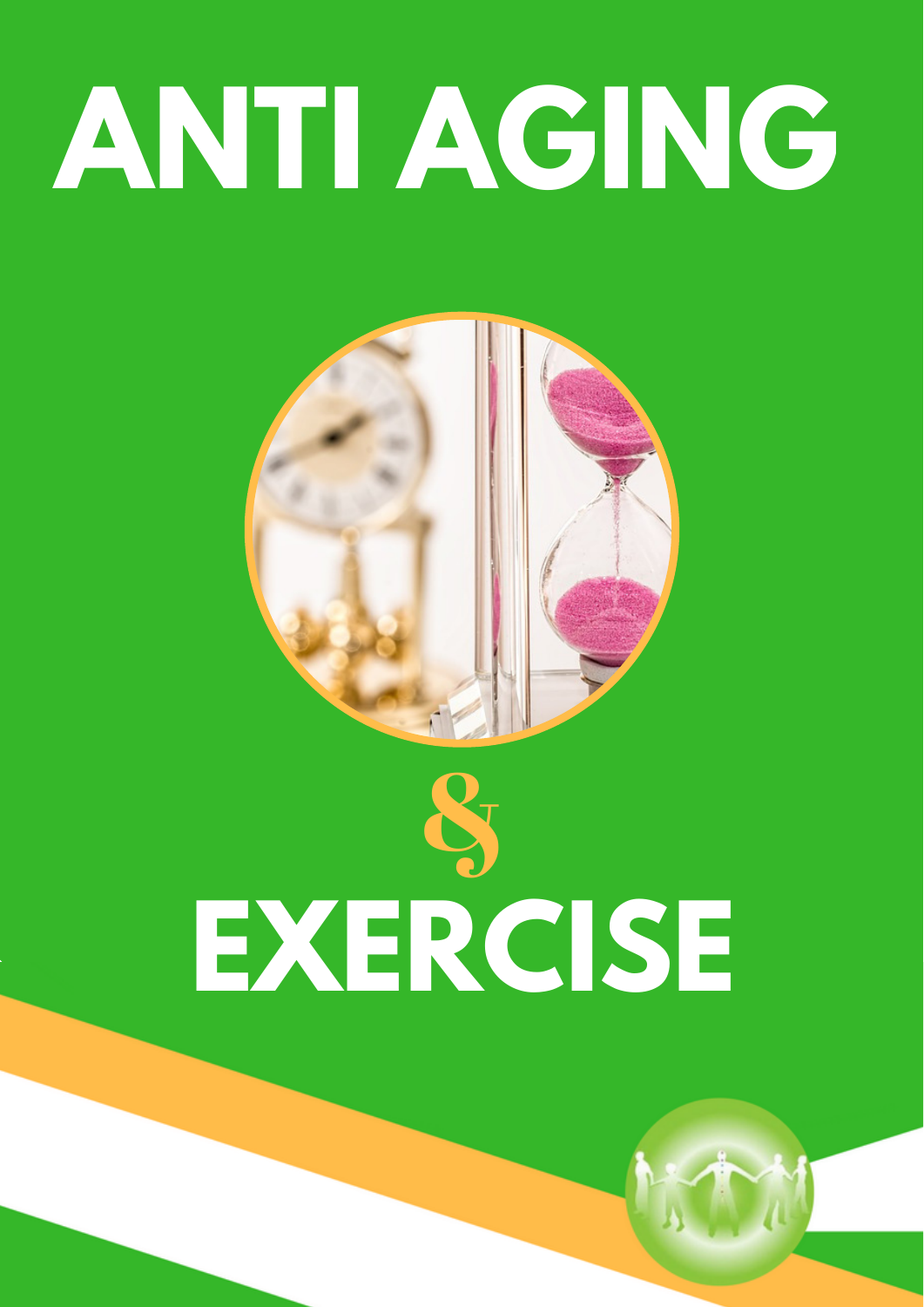### **Anti Aging & Exercise**

Let's talk about anti-aging. People say antiaging but I'm into pro-aging particularly for women.

We are living in a society where women reach a certain age and are not needed as much as younger women. They are made to feel like their life is redundant.

They need to understand that the knowledge they have gathered over many years of being a woman, of being a mother, of being a wife, of being a sister, daughter all the people that they are, has given them life experience and has value.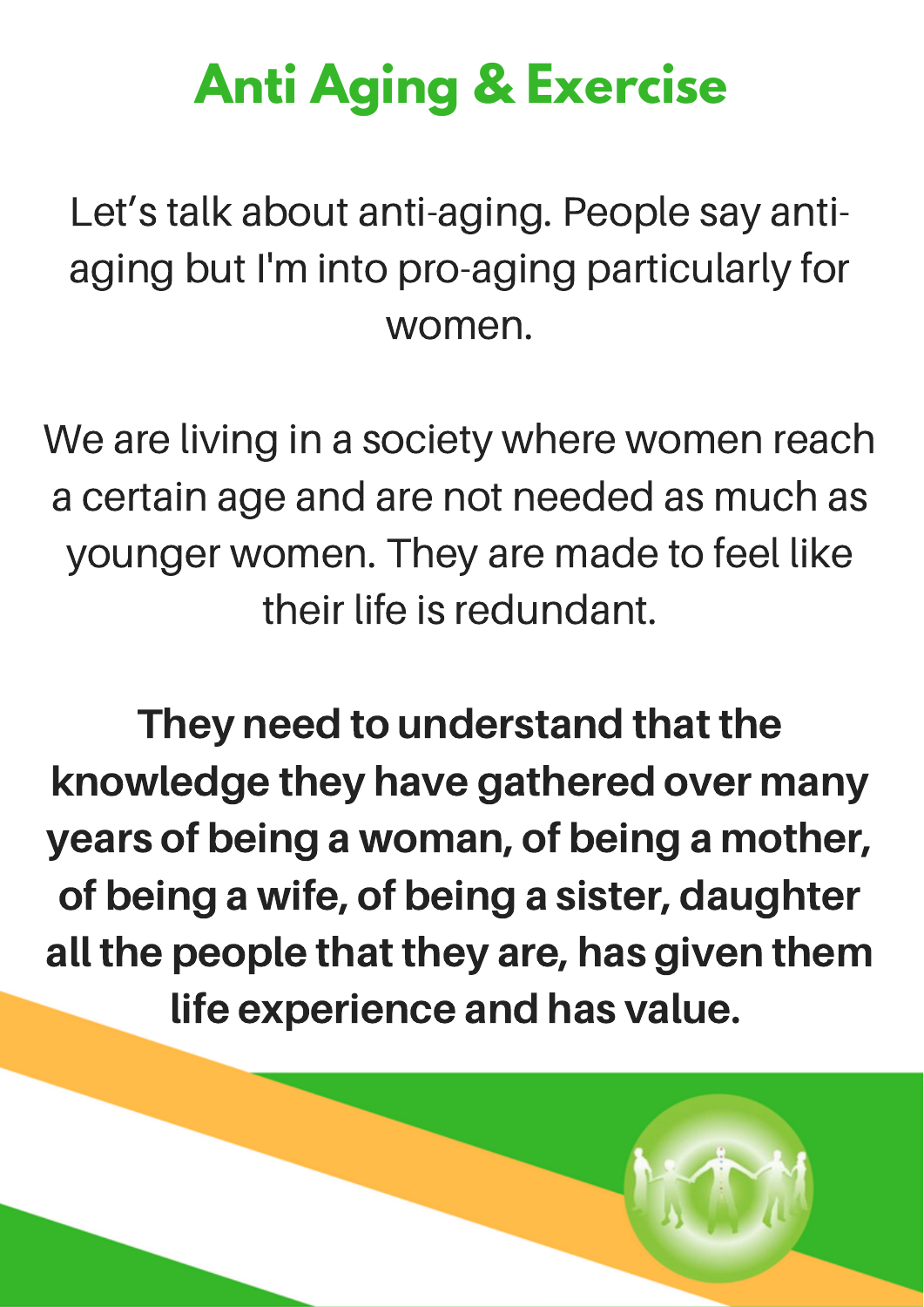Even with that life experience many women find that they don't get to keep their jobs anymore. Many are made redundant around the age of 50.

This is actually quite sad because this is quite an amazing time in life.

#### Remember, if you feel strong and passionate about yourself you will continue to have that energy and people will be attracted to you.

I run classes for women that are exciting and fun. Anti-aging is very much a part of that, but pro-aging is what I want to call it instead.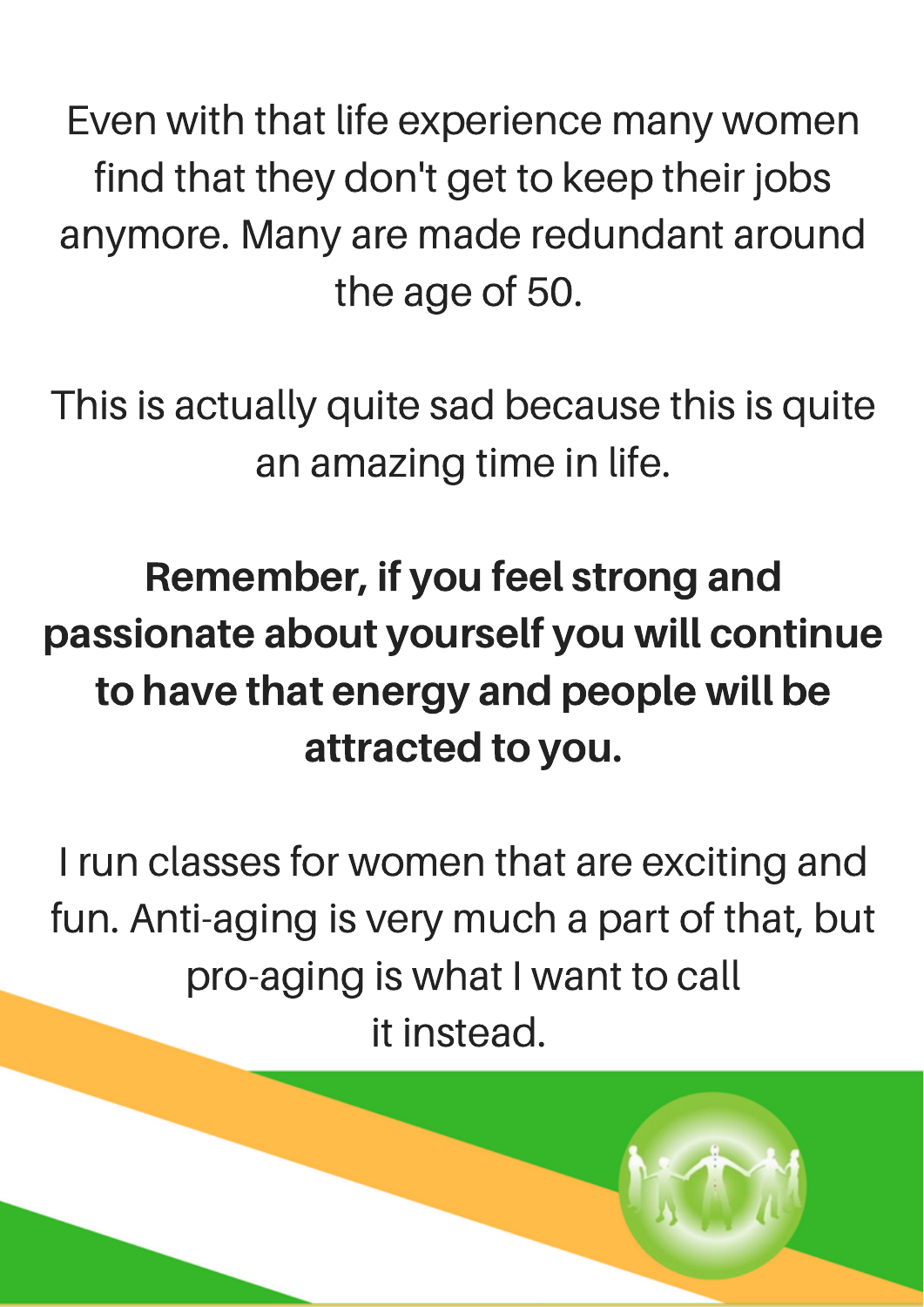They are doing exercises that are fun, dancing, feeling alive, lifting hearts and heart rate, and they feel the joy of being alive.

#### My Tips For Anti-Aging Are

#### Keep moving, keep having fun, keep feeling the joy.

Do the things you really want to do.

#### Do not take yourself into a headspace where you feel you are not worth it anymore.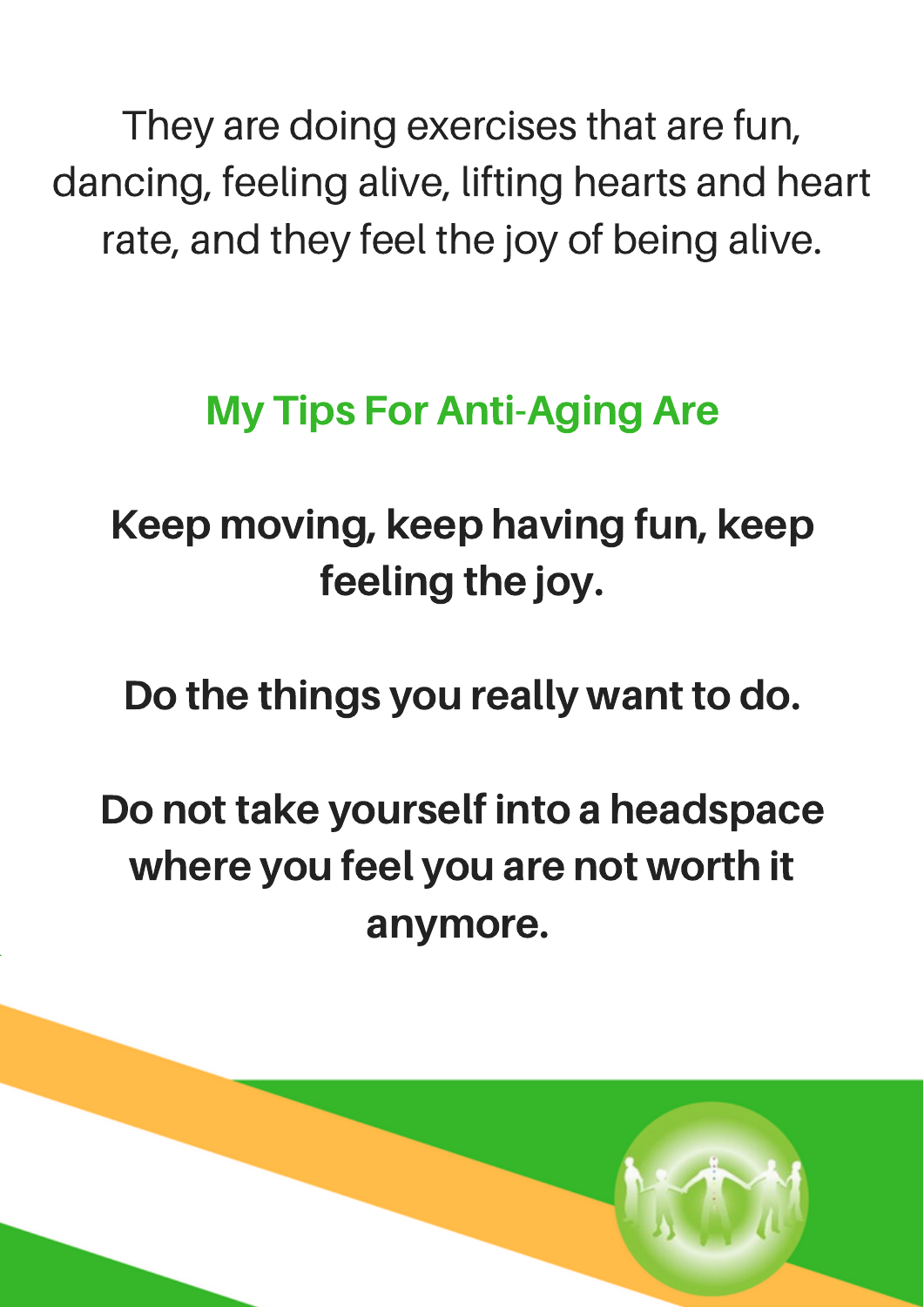I get people who call me and say. "I'm 55, am I too old to come to your class?" and I say, "Oh my God, not at all. Please come".

Some of those people turn up and they look a lot older than what they actually are.

Once they start moving their bodies, start feeling the joy, having fun, lifting their heart rate, and getting their body moving they start feeling so much better about themselves.

Moving is anti-aging or pro-aging as it helps lubricate your joints and your spine is in balance.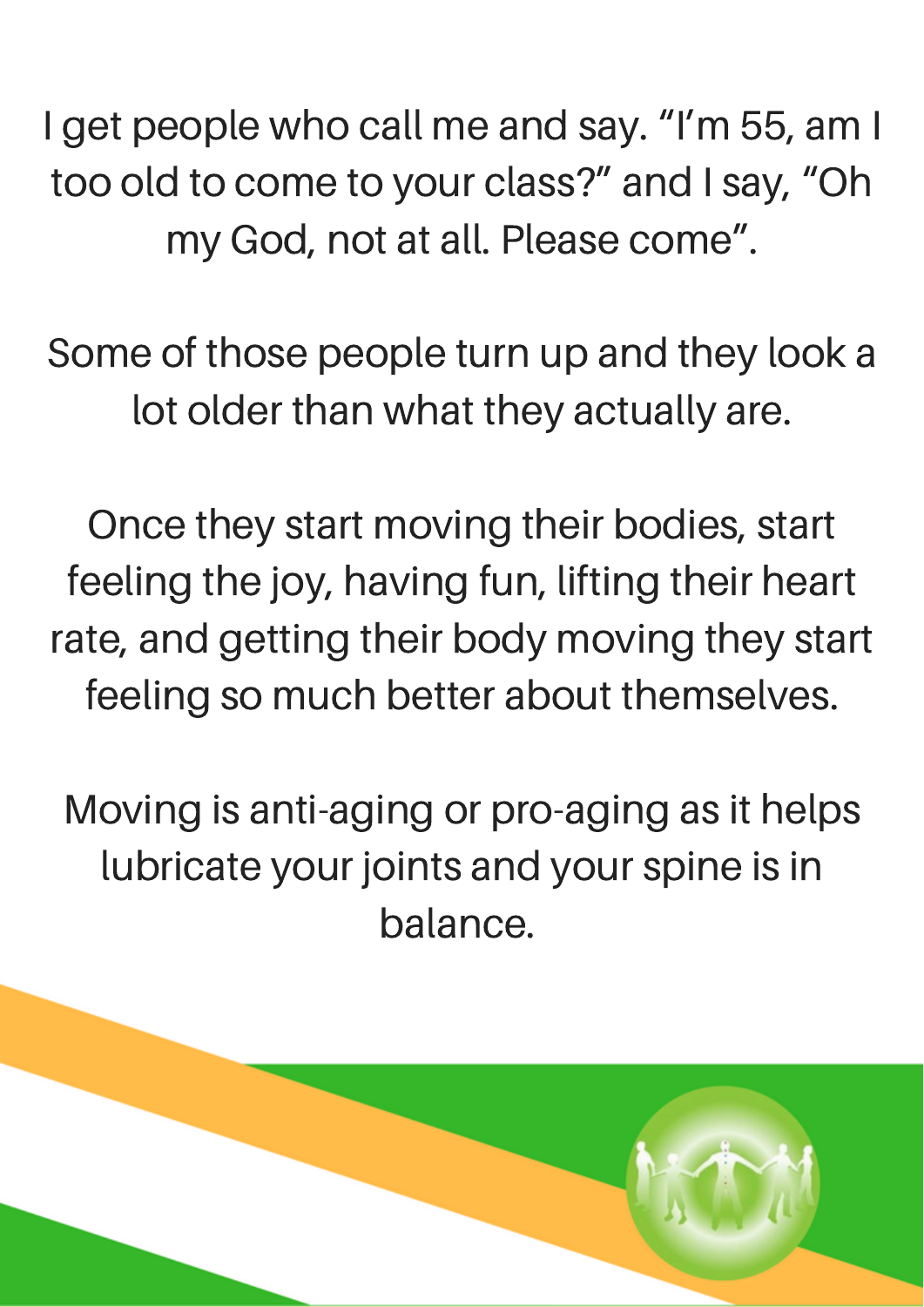Your muscles are working with your bones to help prevent osteoporosis.

All of those things are anti-aging.

#### The most wonderful thing is when you start moving, and jumping around, your face starts to get colour, the blood supply to the face is giving you a more youthful appearance.

The sweat that occurs while exercising is actually really good and it is moisturising your skin.

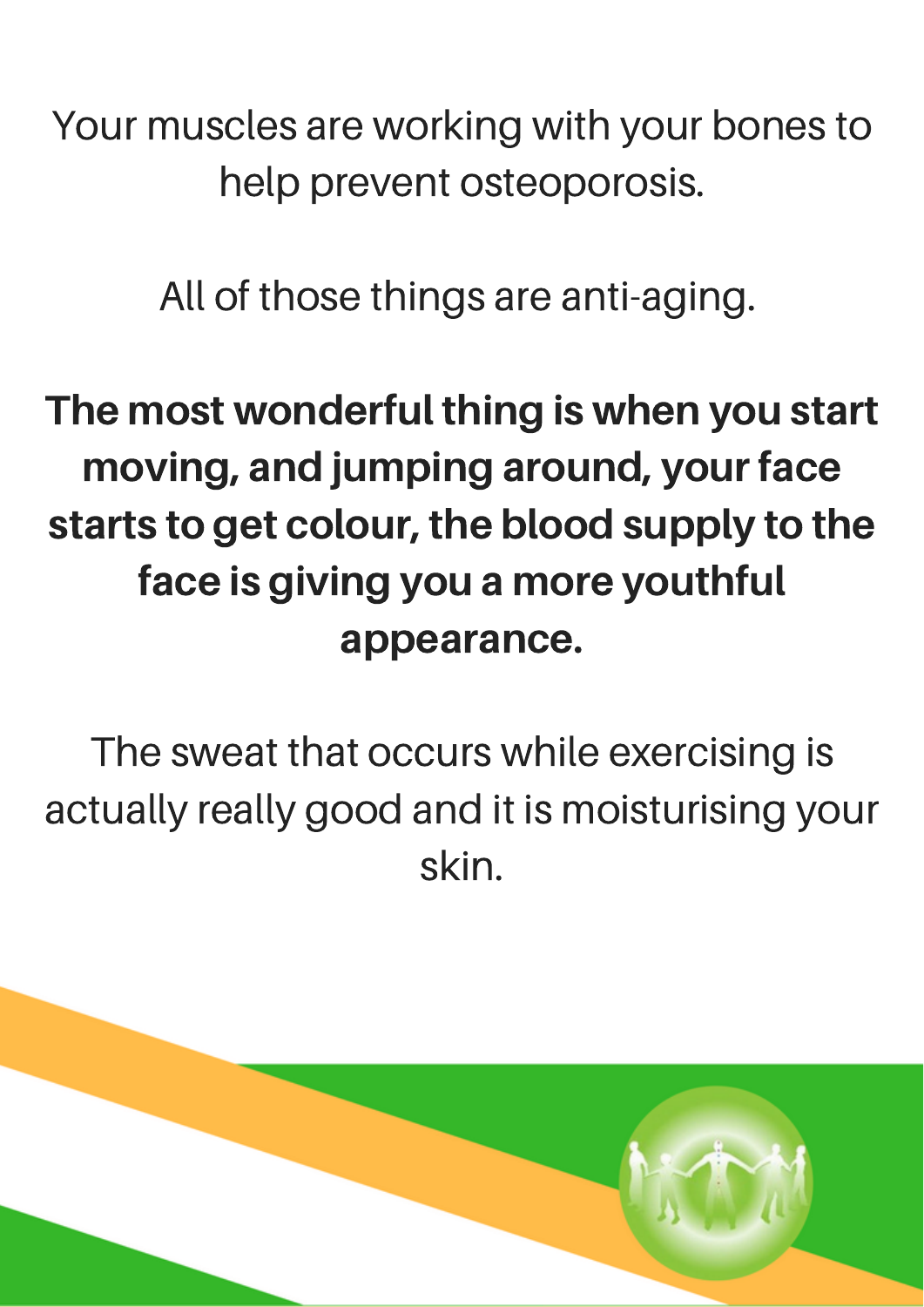So this is one of the ways that you can do your anti-aging without really having to do much other than move your body and feel happy.

#### Smiling is really important. When you smile, you actually start to increase the endorphin levels in your body.

The endorphin levels are your happy hormones. If you smile at other people, you will find that other people smile back.

Giving and taking is another way to make you feel good to aid anti-aging or pro-aging.